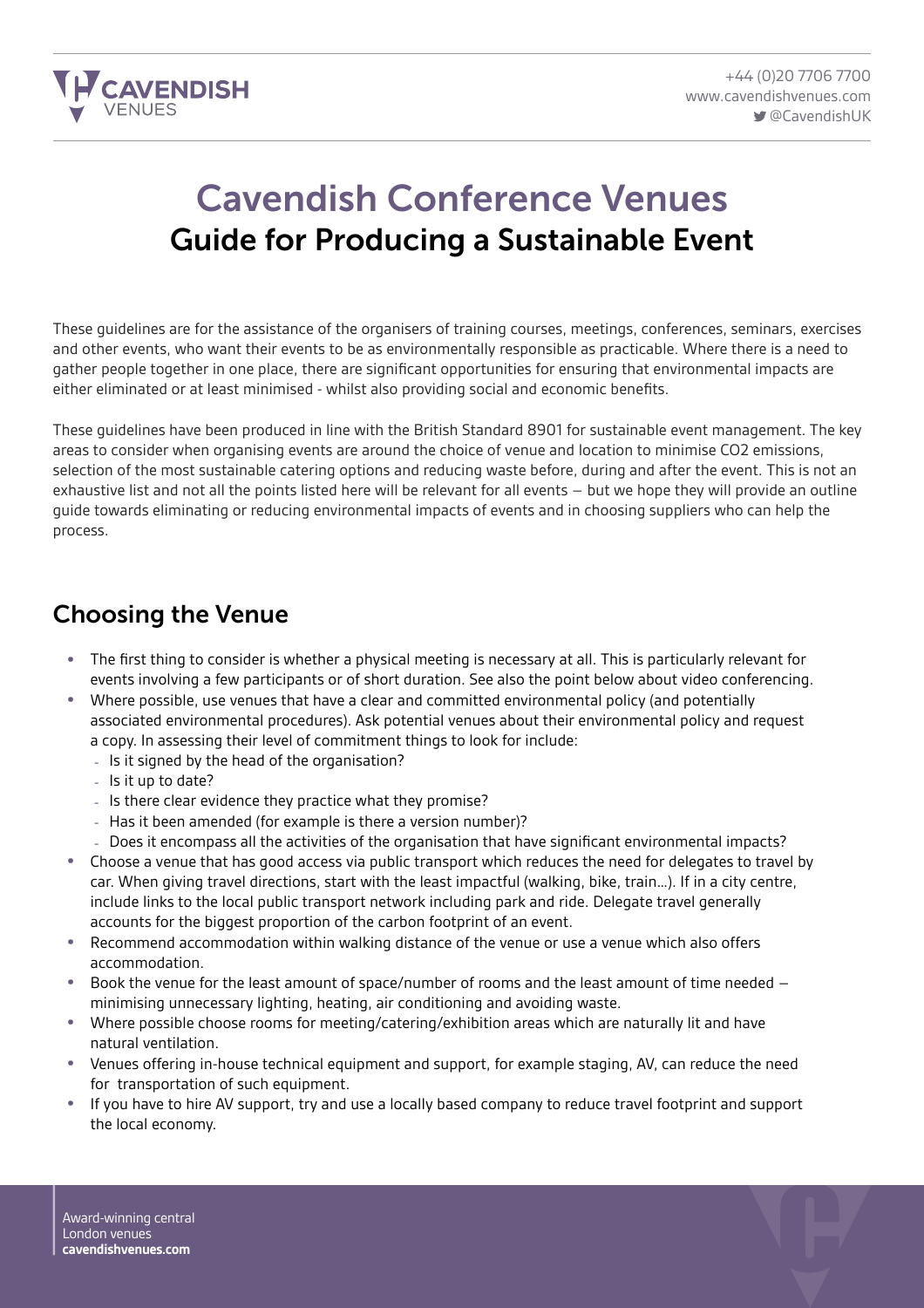

- Consider offering video conferencing as an alternative to personal attendance and/or recording the event for wider availability subsequently via the internet/intranet.
- Encourage organisers, speakers and delegates to travel to the venue by public transport, cycling and onfoot by providing information to assist them in making comparisons such as location plans, rail timetables, bus routes, cycling availability and walking directions with estimated distances and times.
- Request information at registration on how delegates plan to travel to the event and study the replies to consider whether there are any opportunities to promote environmentally friendly travel, for example public transport and car sharing.

### Arranging Catering

- Check the environmental policy for catering arrangements including, if applicable, the involvement of subcontractors and suppliers.
- Avoid providing unhealthy foods and drinks for example those that are high in fats, sugars and salts and plan to avoid unnecessary waste, for example by taking into consideration likely numbers of people who may not show up on the day.
- Ensure that dietary requirements, including allergies, can be catered for use event registration to obtain information in advance.
- Consider adopting vegetarian food as your default option use the opportunity to give people a positive experience of a meat and fish free diet. Vegetables have a significantly reduced carbon footprint than meat or fish.
- Select meals which can make use of seasonal local produce wherever possible buying local food avoids unnecessary transportation and helps keep money in the local economy. For guidance on what is seasonal food in the UK visit: **<http://tinyurl.com/ce64res>**
- If serving fish, make your selection from sustainable sources. The Marine Conservation Society has a useful list: **<http://www.fishonline.org/fish-advice/eat/>**
- Specify where possible products which are Fair Trade or equivalent.<br>• Provide tap water freshly drawn and chilled served in jugs or bottled
- Provide tap water freshly drawn and chilled served in jugs or bottled on the premises, not bottled mineral water.
- Minimise the use of individually packaged food and drink items for example by serving loose biscuits and providing milk in jugs and sugar in bowls.
- Use reusable crockery, glassware, and cutlery wherever possible.

# *Reducing Waste Before, During, and After the Event*

#### Before the Event

- Use websites and email to promote the event where possible. This also allows you to update the programme and send out joining instructions.
- If possible, use electronic registration (this also allows you to offer 'early bird' discounts) alternatively, minimise the length of the registration form and offer submission by fax or scanned copy.
- If possible, publish the event agenda online.